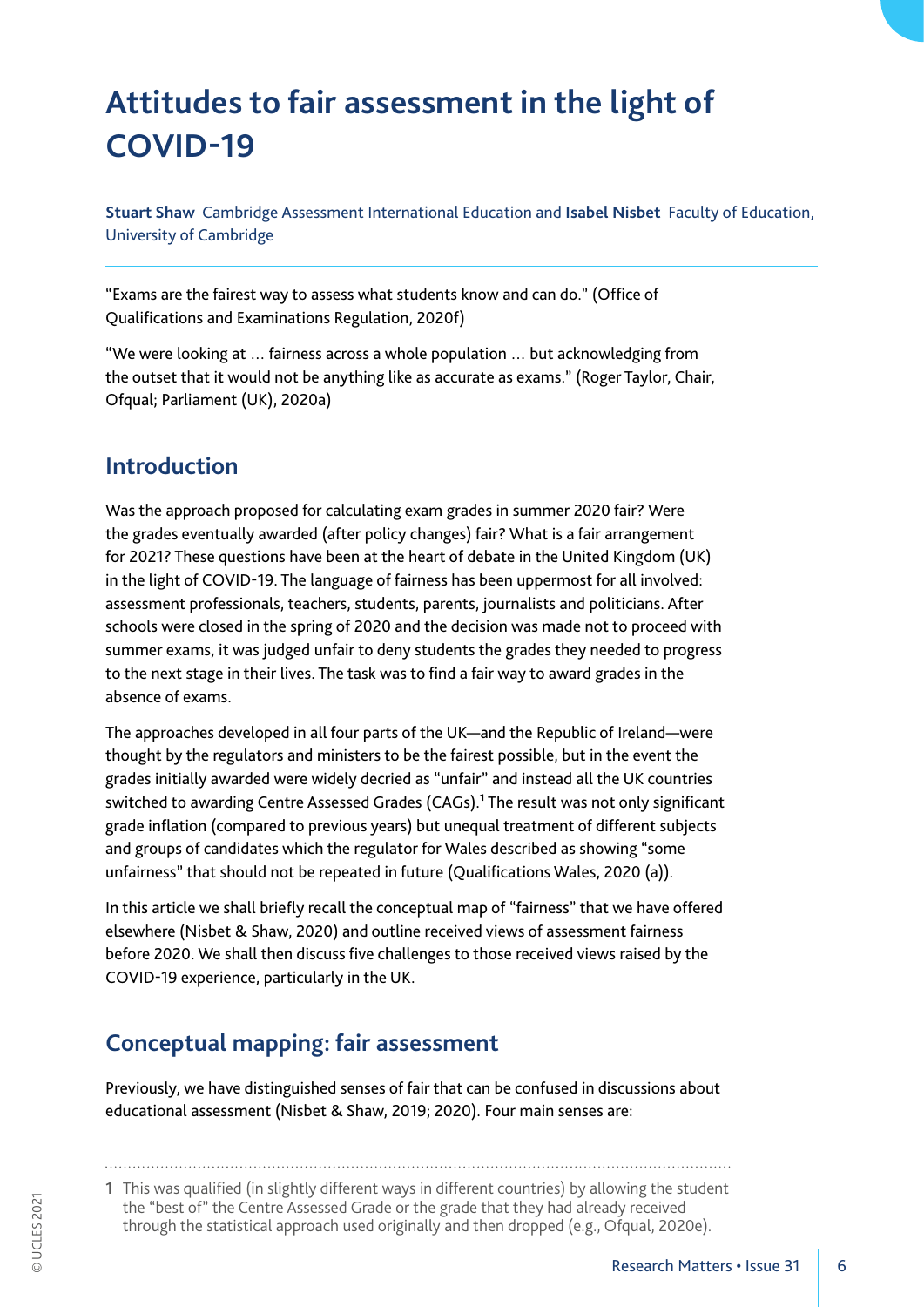- *Formal:* denoting accuracy or the appropriate application of a rule or design.
- *Implied contractual:* something is fair if it meets the legitimate expectations of those affected.
- *Relational—treating (relevantly) like cases alike*: discrimination is fair if it is based on relevant considerations and unfair if it is based on something else, such as the candidate's race or gender (relational fairness is key to much discussion of assessment fairness).
- *Retributive:* an outcome is fair if it is an appropriate reward (or penalty) for what has gone before. In this sense, saying that a candidate's grade was fair would mean that the candidate was thought to deserve it.

Each of these senses of fair can be contrasted with unfair, and there is no doubt that our emotional reaction to unfairness is often keenly felt, as every parent of a young child will affirm. This article is concerned with attitudes to assessment and it is necessary to consider throughout whether the attitudes described are primarily negative reactions to unfairness or approbation of fair practices.

It is often assumed that fairness applies only to candidates. But there are others whose interests may also be at stake, for example, candidates' peers (who did not take the test), users of the assessment outcomes (e.g., employers or universities) or society at large.

# **Received views of fair assessment**

A broad consensus on fairness has developed among assessment professionals and academics. The received view, enshrined in authoritative documents such as the North American *Standards for Educational and Psychological Testing* (hereafter North American *Standards*), sees fairness as an absence of unfairness, with unfairness shown by constructirrelevant variance in assessment outcomes. Unfairness so understood can be identified, in arrears, by "differential functional analysis" and prevented, in advance, by "universal design", avoiding bias. The consensus view focuses almost entirely on relational fairness and arguably does not do justice to the retributive senses of fair or the importance of "legitimate expectations".

The language of fairness in assessment is often (and, in our view, mistakenly) confined to groups rather than addressing fairness to individuals (e.g., Isaacs et al., 2013; cf. Nisbet & Shaw, 2020, pp.20–23). However, the 2014 issue of the North American *Standards*  does extend the concept to individuals. It portrays fairness as a fundamental right of all individuals and subgroups in the test population: a fair test "reflects the same construct(s) for all test takers, and scores from it have the same meaning for all individuals in the intended population" (AERA et al., 2014, p.50).

There is no question that discussions of fairness of the grades awarded in 2020 applied that concept to individuals as well as groups. Indeed, the Chair of the Office of Qualifications and Examinations Regulation (Ofqual) suggested to Members of Parliament (MPs) that grades calculated using statistics were perceived as unfair because "the level of accuracy that was fundamentally possible … was too low to be acceptable to individuals" (Parliament (UK), 2020a, Q998).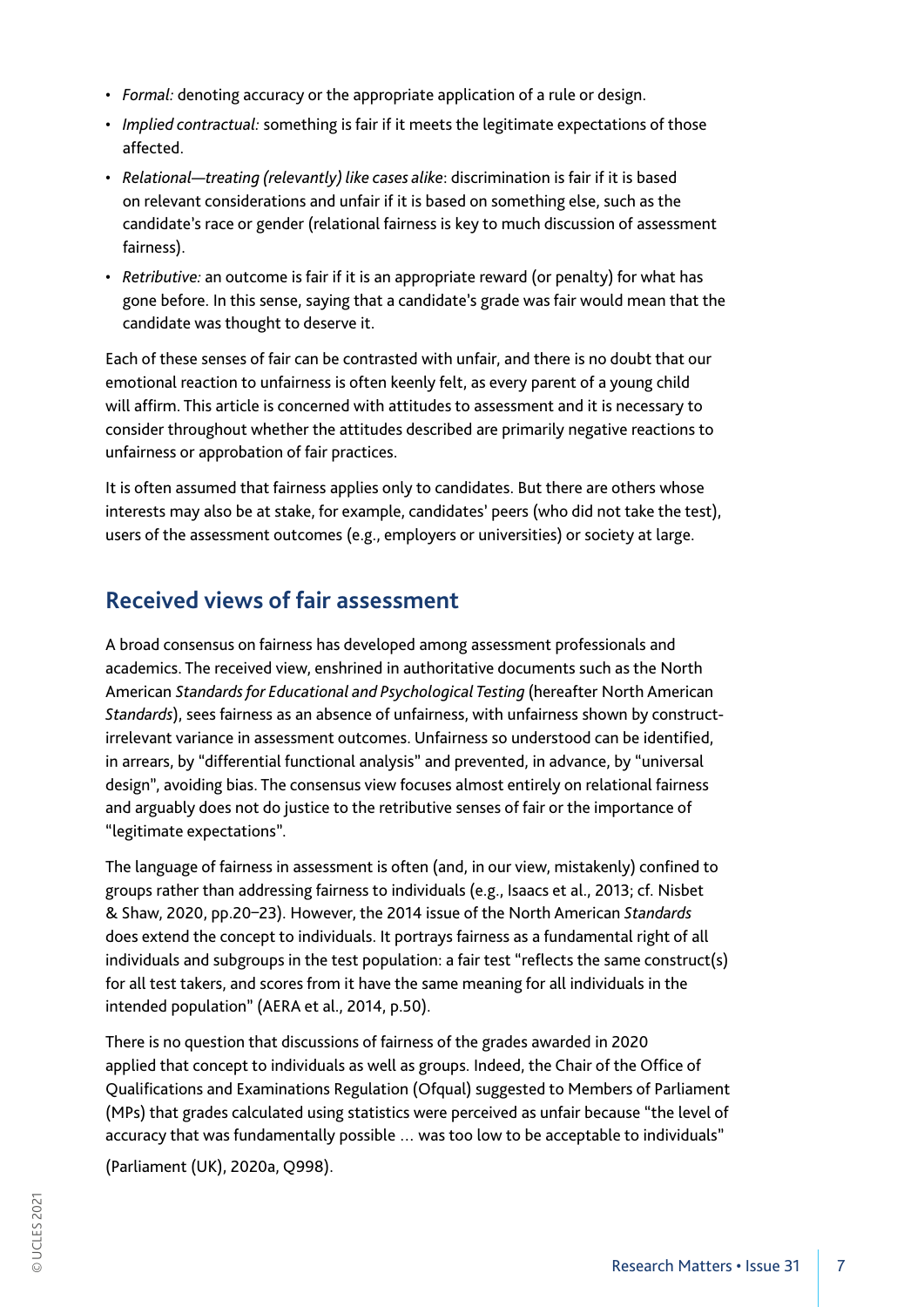# **Challenges and questions from the COVID-19 experience**

The impact of the pandemic on education (including assessment at all levels) and on the lives of students, families and educators, has raised the profile of some aspects of assessment fairness and questioned some of the assumptions about fair assessment inherited from pre-COVID-19 times. In this article we identify and discuss five such challenges to thinking about fair assessment, which are:

- 1. Fairness and public attitudes—the role of "felt" fairness
- 2. Fair assessment in context—"opportunity to learn"
- 3. Equality versus desert
- 4. Fairness and maintaining standards over time
- 5. Relationship of fairness to validity, reliability and comparability

#### **1. Fairness and public attitudes—the role of "felt" fairness**

An independent review commissioned by the Scottish Government (Priestley et al., 2020) reported on the attitudes of young people to the changing situation regarding the summer exams in 2020. The review report depicts the announcement of the cancellation of exams—without clarity about what evidence was to be used in their place—as provoking a "visceral reaction" (Priestley et al. 2020, p.37), with "students crying and screaming" (Priestley et al. 2020, p.37). The report criticised "a lack of appreciation, by key bodies throughout the process, that the issue of perceived fairness to individuals might become a toxic political issue if not handled with sensitivity and forethought" (Priestley et al., 2020, p.42).

Talk of "perceived" or "felt" fairness in educational contexts is not uncommon nowadays (e.g., Nisbet & Shaw, 2020, pp.35–36). However, cries of perceived unfairness were louder and more frequent than usual in summer 2020. Exams may have had their faults, but they were known and planned-for. Suddenly, what was expected was removed and replaced by uncertainty and rumour. This felt unfair, in the legitimate expectations sense. But was it really unfair? To what extent is felt fairness the same as actual fairness? Can a perception of (un)fairness be wrong? And how have perceptions of felt fairness shifted during the COVID-19 experience?

Taras (2002) has advanced the notion that "students perhaps have the right to demand coherent and logical educational processes that are not detrimental to their learning" (p.501). We know from relevant research that students embrace complex, and sometimes contradictory notions of fairness, being more inclined to identify instances of unfairness (Sambell et al., 1997; Orr, 2010). Flint and Johnson (2011) have identified criteria for fair assessment from the perspective of the student which cover several of the senses of fair identified here, the strongest influence being legitimate expectations, violated when the assessment is a nasty shock.

After the (to some) unsettling news of the cancellation of the exams in 2020, the next "nasty shock" in 2020, across the countries of the UK, was the award of grades calculated by the use of a statistical model. In many cases these grades were lower than the estimates by candidates' schools, and this led to accusations of unfairness from students, their parents and teachers.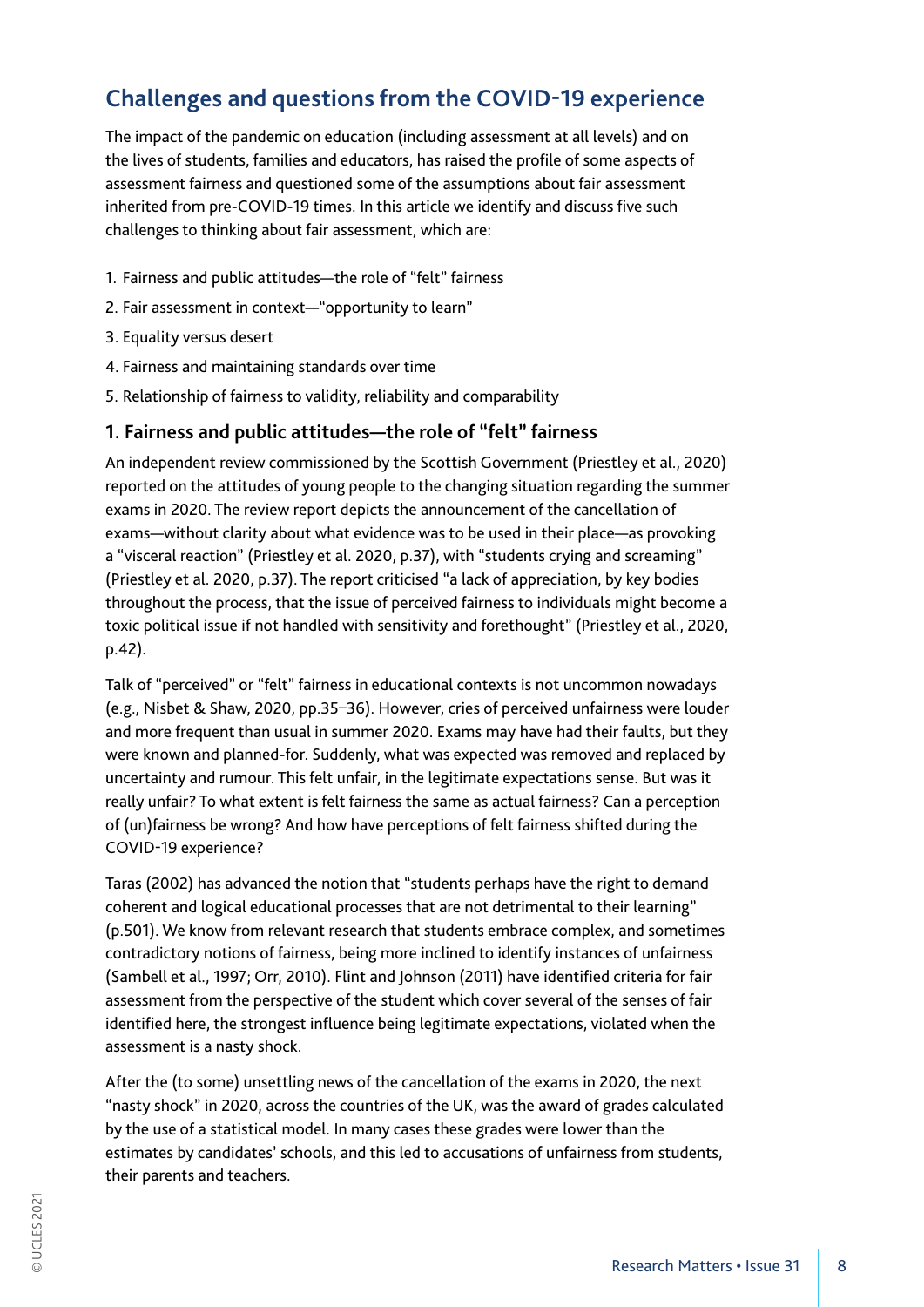The infamous<sup>2</sup> "algorithm" (Stewart, 2020) used in England to calculate grades combined rank orders from teachers with information on the historical performances of schools and the prior attainment of candidates. Broadly similar models were developed in the other UK countries. The model preferred for England was one of a range of possibilities which were thoroughly analysed and the subject of consultation, including with school leaders (Ofqual, 2020a). However, calculated grades which seemed fair in aggregate later seemed unfair to teachers and school leaders when they saw the implications for their own schools and their own students.

Was it justified to perceive the use of statistical models as unfair? The algorithm was an attempt to use statistics to achieve as much relational fairness as possible, and the regulators carried out technical analyses to look for potential unfairness as understood in the received view, namely construct-irrelevant differences between some groups or categories of student and others (for England see, for example, Ofqual (2020d)). One potential relational unfairness that was identified was that the statistical approach could not be validly applied to centres with very small numbers of entries in a given subject, and so in those cases the (more generous) CAGs were to be used. This appeared to benefit unfairly the students who took these subjects and their schools, which were often independent schools. In England particularly, $<sup>3</sup>$  this meant that a technical analysis</sup> of fairness of assessment raised wider questions of social justice and the role of private education in the class system.

After the change of policy and the award of CAGs, the regulators for England and Wales both claimed that the grades calculated using the algorithm were less unfair in this regard (favouring schools with small subject cohorts) than were the CAGs eventually used (Parliament (UK), 2020a, Q946; Qualifications Wales, 2020 (a)). However, that was not how it felt—there was much more discussion of the differential effect of the algorithm on the calculated grades in different types of school than there was about the (perhaps greater) differences in the grades that were eventually used.

We suggest that another aspect of the calculated grades that felt unfair was that they reflected calculations of probability, which felt unjustified when applied to individuals. As the Chair of Ofqual explained to MPs, "[I]f you have 1,000 students that have, for example, an 80% chance of getting an A grade, they would regard themselves quite reasonably as A-grade students. What we were doing in effect was recognising that, in a normal year, 200 of those students would fail to get their A grade" (Parliament (UK), 2020a, Q945). In the absence of the exam, the 200 students out of 1,000 who were denied their A grade by the algorithm felt aggrieved. Arguably, that feeling was reasonable, given the absence of evidence about their own work that fed into the decision. As the Chair of Ofqual remarked, "this whole process ultimately feels unfair to the individual, because they have not had the appropriate degree of agency" (Parliament (UK), 2020a, Q981).

<sup>2</sup> https://www.theguardian.com/politics/2020/aug/26/boris-johnson-blames-mutantalgorithm-for-exams-fiasco

<sup>3</sup> This form of relational unfairness was less contentious in the other UK countries, where there are proportionately fewer independent schools.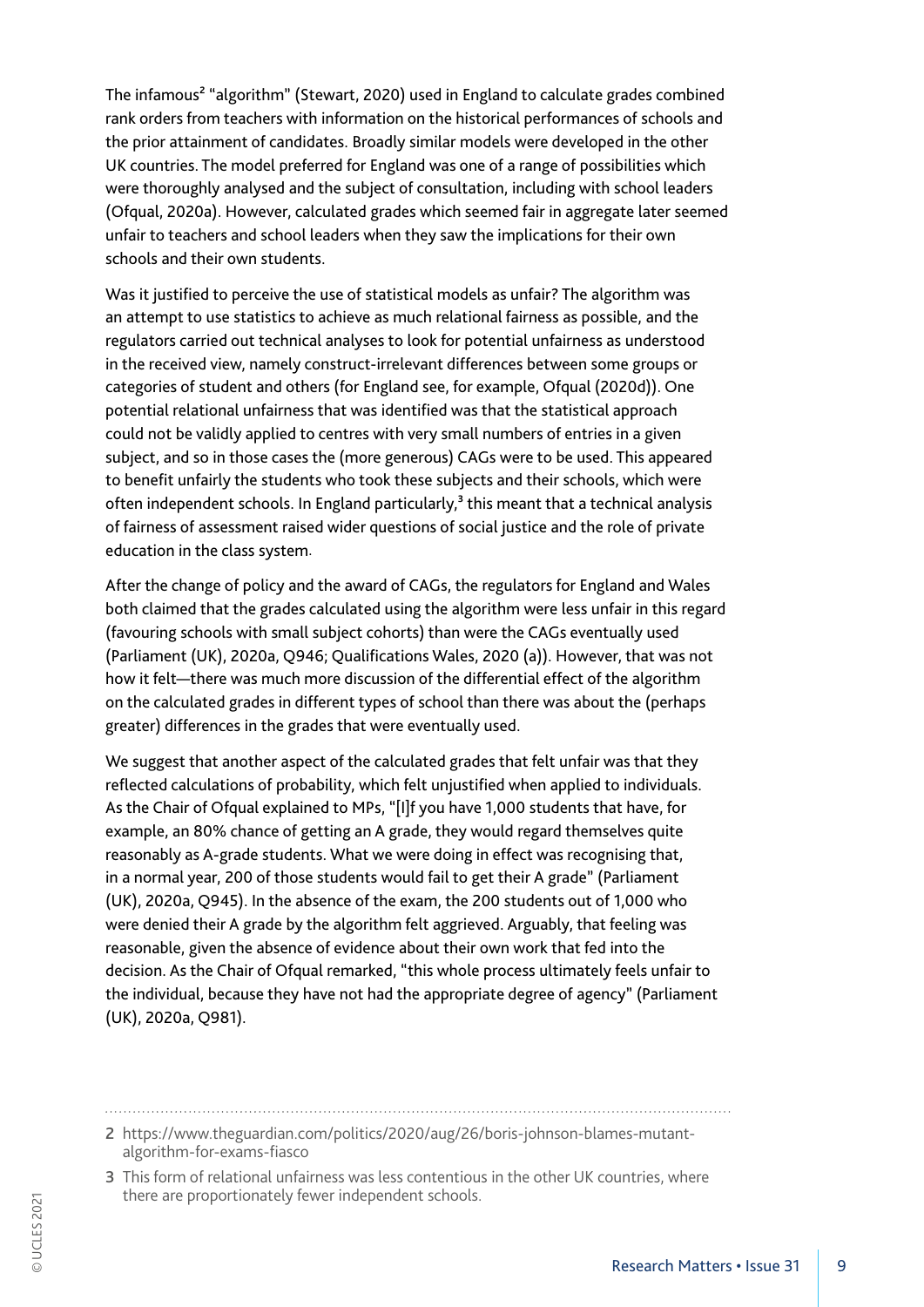#### **2. Fair assessment in context—"opportunity to learn"**

National examinations, such as GCSEs, AS and A Levels in parts of the UK, can become rituals of national life. Each year, attention may be focused on some aspect of the exams themselves—their content or their difficulty, or whether girls did better than boys—but there has been much less discussion, at exam time, of what went before the test was taken—the teaching and learning experienced by different groups of students. Differences in the educational experience of students are often discussed but seldom linked with perceptions of the fairness of exams.

This state of affairs contrasts with the USA, where popular and specialist discussion of the fairness of tests frequently refers to differences in students' opportunity to learn the content being assessed. In the 2014 edition of the North American *Standards*, Standard 3.19, confined to "settings where the same authority is responsible for both curriculum and high-stakes decisions based on curriculum mastery", includes: "[E]xaminees should not suffer permanent negative consequences if evidence indicates that they have not had the opportunity to learn the test content" (AERA et al. 2014, p.72).

If the test's requirements go beyond the curriculum it is intended to test then, the authors of the North American *Standards* would argue, that is unfair. It is unfair in the retributive sense, as the test content does not match what it is supposed to cover and candidates who have studied that curriculum but done badly in the test will not deserve their low mark. And if some groups of candidates have had the opportunity to learn about the content domain of the test while other groups have not, that is also unfair in the relational sense.

In the USA, this line of thinking was influenced by the leading legal case of *Debra P. v. Turlington*, which was considered no fewer than four times by the courts between 1979 and 1984. It concerned a "functional literacy test", introduced by the State of Florida as a requirement for a High School Diploma. Black students performed very badly in the test compared to their white counterparts, and it was argued that students who failed the test might not have been taught the test content in earlier years when schools were racially segregated. Successive courts introduced a concept first labelled "curriculum validity", which denoted the fit between what students had been taught and the content of the test. The label was later changed to "instructional validity", as the contrast was not with what students were supposed to be taught but what they were actually taught. And the Circuit Court was clear—"If the test covers material not taught to the students, it is unfair".4

In the UK, the experience of COVID-19 in 2020 has brought to the fore concerns about the loss of teaching and learning time by students. During the period in spring/summer 2020, when schools were closed for most students, there was concern about differences in the quality and quantity of remote teaching and learning available to students and in their ability to make use of it, which was affected by family circumstances and access to technology. And from autumn 2020, there has been considerable local variation in school attendance because of COVID-19, as well as evidence from Scotland of a "strong relationship between pupil disadvantage and school attendance levels" (EPI/Nuffield, October 2020; see also Sibieta, 2020).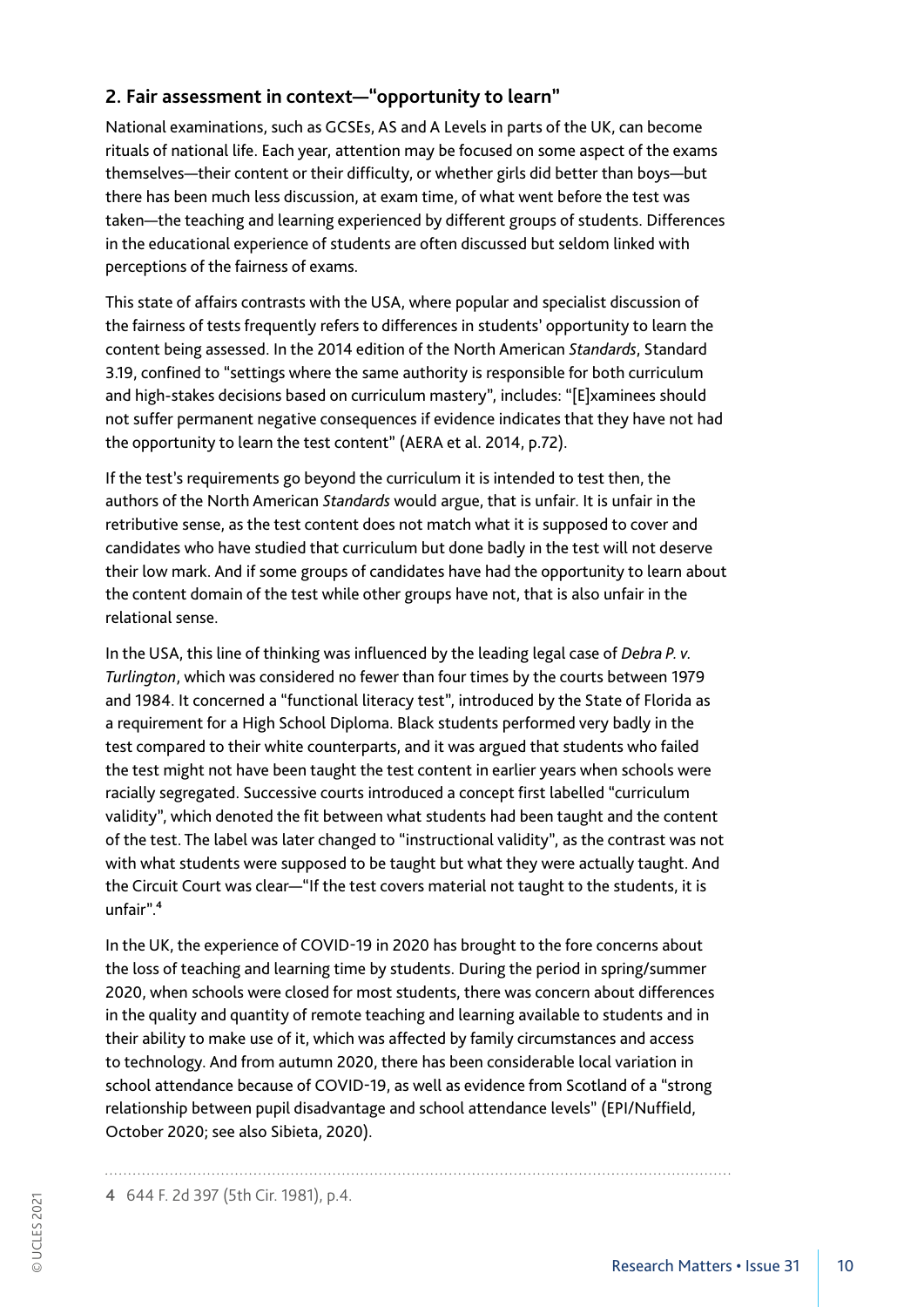When considering the implications for fair assessment, we need to distinguish between, on the one hand, concerns that all or most students may have missed out on some of the learning that would normally be expected for the assessment; and, on the other hand, concerns that there are wide differences between the amounts of learning lost by different groups of students. Both raise issues of fairness linked to opportunity to learn. But, as Nick Gibb MP stated to MPs, if all students had lost broadly the same amount of teaching and learning time, it would be possible to compensate for this—at least to some extent—by reducing the mandatory content of papers and adjusting grade boundaries. However, there would remain a problem, described by the Minister as "differential unevenness and unfairness" (Parliament (UK), 2020c, Q1122), if there were wide variation between the amount and quality of teaching experienced by different groups, to an extent not acknowledged before.

Of course, there have always been differences between students' opportunities to learn, which are not the students' fault and hence unfair in a retributive sense. These could reflect different qualities of teaching, poverty, family circumstances, ill-heath, or access to additional help from parents or tutors. And more fundamentally, the differences in students' talents and abilities—described by Nagel as "the injustice of the smart and the dumb" (Nagel, 1979, p.104)—is arguably itself unfair in a retributive sense. However, the visible differences in learning lost by school students in 2020 as a result of COVID-19 have struck home with policymakers in a way that "normal" differences have not.

As we shall discuss later, different UK countries have responded in different ways to the problem of COVID-19-induced differences in opportunity to learn. The Welsh Government concluded that these differences made it unfair—in a relational sense—to hold exams at all in summer 2021 (Welsh Government, 2020). In England, Government and the regulator argued in December 2020 that fairness—perhaps, we would comment, in the legitimate expectations sense—required exams to be held, but that COVID-19-related differential learning loss might be reflected in some kind of record "alongside the [exam] grade" (Parliament (UK), 2020d, Q58). Despite those differences of response, however, there did seem to be a shared concern about differential opportunities to learn, as a result of COVID-19, and about the implications for (relational) fairness. It is too early to tell whether this will have an impact on attitudes to differential opportunity to learn after COVID-19.

#### **3. Equality versus desert**

In *Is Assessment Fair?* (Nisbet & Shaw, 2020) we discussed the philosophical roots of concepts of fairness. We depicted a balance between notions of (some kind of) equality which were reflected in the relational senses of fairness discussed above—and those of desert—linked to the retributive sense (Nisbet & Shaw, 2020, p.108).

As we have seen, the received view of assessment fairness focuses almost entirely on the relational sense. In contrast, desert requires that each candidate gets the grade he or she deserves. This can be viewed using two different perspectives. Focusing on the test itself, a fair assessment accurately measures the relevant knowledge or skill of the candidate, and discussion of fairness in this sense often uses the language of "accuracy" and "reliability". A wider perspective sees the assessment in context, with a fair assessment outcome seen as "deserved" because of the hard work that the student has done or because it matches some other evidence of the student's ability. How has the balance between equality and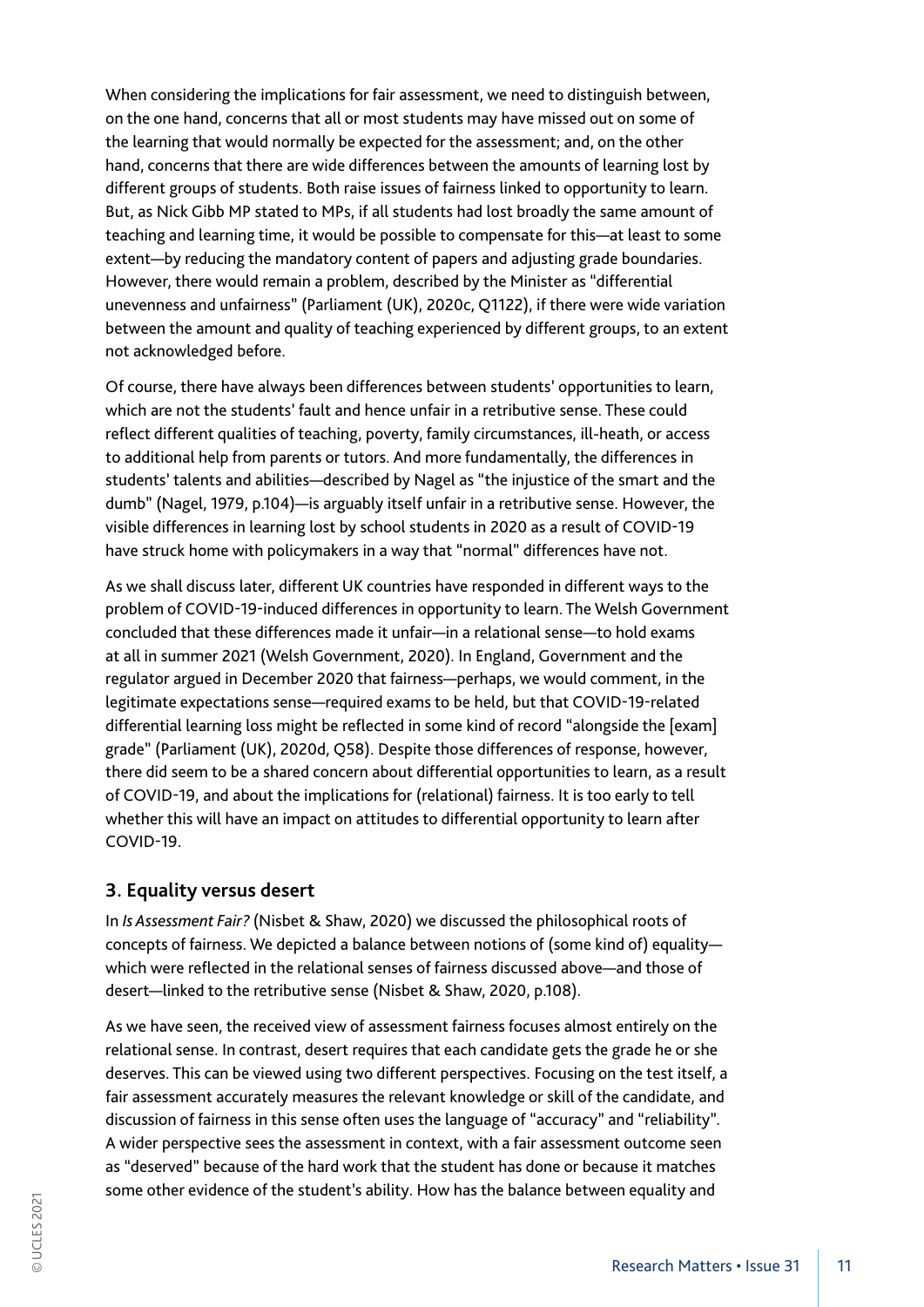desert been reflected in attitudes to national qualifications in the shadow of COVID-19? We suggest that there have been three phases in the public discussion in the UK during 2020, and that the balance has been differently struck for each. During that time, there have also been marked changes in our knowledge about COVID-19 and our experience of living with it.

The first phase was the preparation for the awarding of grades in summer 2020, following decisions to cancel examinations. In this phase, relational fairness, based on equality, was paramount. Regulators and examination authorities across the UK were required by governments to develop an approach which would maintain standards and apply those standards in the same way across the country. Intensive work was done to develop and then evaluate possible statistical models for calculating grades to achieve those kinds of equality. Where any model risked advantaging or disadvantaging particular school types—for example, independent schools with small subject cohorts—that was seen to be a reason for concern.

As the Chair of Ofqual acknowledged, while a model for calculating grades could provide fairness "across a whole population … it would not be anything like as accurate as exams" (Parliament (UK), 2020a, Q945). Without evidence about the work of individuals whether from an exam or some other source—it was not possible to design an approach that would match each individual's grade to evidence of their own work. In our terms, desert was bound to take second place to equality.

The second phase was the reaction to the calculated grades in summer 2020. The immediate hostile reaction was based on desert at the individual level. Although at a national level the calculated grades were more generous than the previous year (Ofqual, 2020b), individuals who were disappointed by their grades felt that they deserved better. Where the grades estimated by their teachers had been "downgraded" by a statistical method, students were aggrieved that they had been disadvantaged by the application of an algorithm without reference to evidence about them as individuals. The intention was that individual claims of unfairness could be pursued through the appeals system, but the momentum of discontent made that unsustainable. Discontent about desert led to the change of tack in each of the countries of the UK to award CAGs.<sup>1</sup>

At the time that decision was made, it was already known that CAGs would be significantly more generous than the grades awarded in 2019 and earlier years. It was subsequently claimed by the regulators that CAGs displayed more relational unfairness between centre types than did the calculated grades (Qualifications Wales, 2020(a); Ofqual, 2020h). However, after the immediate furore had died down, information released showing relational unfairness in the award of CAGs attracted little comment, other than some concern that students who entered university with over-generous grades might find it difficult to cope. Why this change in attitudes to fairness? Part of the explanation may lie in "outrage fatigue"—when the row about calculated grades had led to a change, many more students were able to secure their university places, and the press had moved on to the next news story. However, we suggest that there were two lines of thought about fairness which can be traced in attitudes at this stage of the public debate. The first was that complaints about desert dominated over concerns about equality and that predominance persisted, even when the relational unfairness of the CAGs was evident. It is possible that students, teachers and parents saw the grades awarded simply as a (deserved) reward in the particular circumstances of 2020, rather than a token whose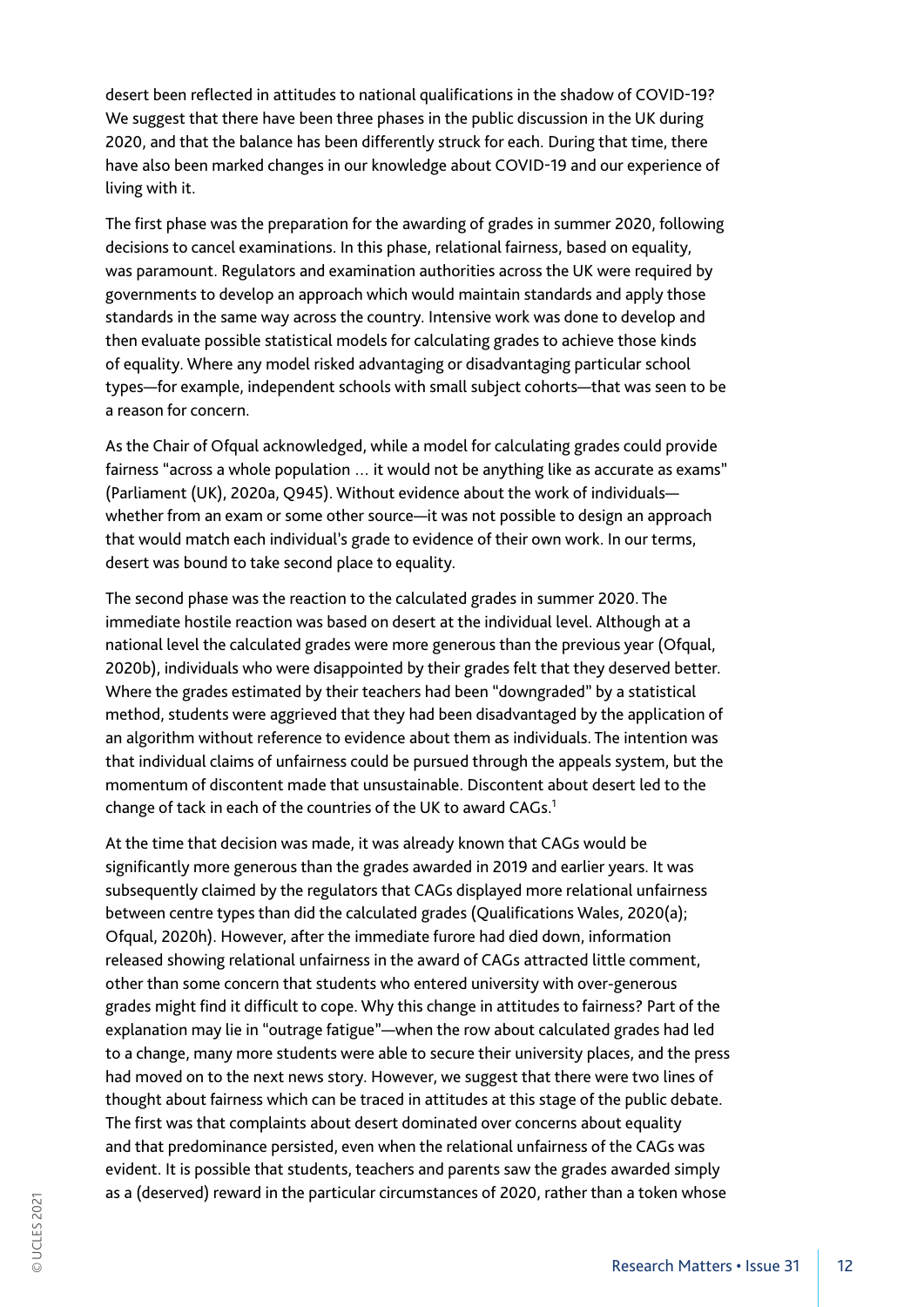worth could be compared with other years.<sup>5</sup> A second underlying belief may have been that (strict) comparability between centres and across subjects was not as important as supporting students after the hardship of the lockdown period and enabling them to progress to the next stage of their education.

The third phase was the debate in autumn and winter 2020/21 about whether to hold summer examinations in 2021. This started with considering whether it was desirable or practicable to plan to hold traditional-style examinations. Initially, the UK countries answered this question differently, with England the last country to retain a commitment to hold summer examinations, but in January 2021, in the context of renewed closures of schools for most pupils, English ministers reluctantly cancelled plans for exams and commissioned work to develop alternative assessments (Department for Education, 2021).

Rarely have exams been so praised as in their absence. Giving oral evidence to the UK Parliamentary Select Committee on Education, Gavin Williamson MP emphasised that "[t]he best and fairest form of assessment is a proper form of examination" (Parliament (UK), 2020b). In saying that, he was echoing the view of the regulator cited at the beginning of this article. But what did the Minister mean by "fair"?

We suggest that he was using considerations of both equality and desert. In comparison with the documented unevenness of alternatives to exams—whether calculated grades or CAGs—he may well have looked favourably at the tried and tested methodologies for security and standardisation of grades for national exams and regarded those as better guarantors of relational fairness (based on equality) across the cohort of students. He may also have felt that an exam provides some record of the individual student's work which can be referred to when judging whether the grade awarded to a student was deserved. The lack of such an individualised record was one of the main reasons for criticising the calculated grades (based on an algorithm) as unfair. When questioned by MPs, the Minister of State for School Standards (in England) said: "Having exams is the fairest way to enable students to demonstrate, *through their own work* [emphasis added], what they know and what they have achieved" (Parliament (UK), 2020d, Q88).

In our discussion of opportunity to learn, we have described the perceived significance for fair assessment of the considerable variations within individual countries of the UK, in the amount and quality of learning time lost by students because of COVID-19. In contrast to the view of ministers in England, Welsh ministers concluded that differential loss of learning meant that fairness—based, we would comment, on equality—required the cancellation of exams in 2021 (Welsh Government, 2020). In England, at the time that ministers remained committed to holding exams, there were suggestions that assessment standards could be varied across regions, to reflect differences in lost learning. The reply by ministers and the regulator was that such a practice would be (relationally) unfair, because it could not take into account differences within the regions concerned. In the words of the Minister of State, "those sorts of adjustments would bring their own unfairnesses" (Parliament (UK), 2020d, Q80). Fairness as equality has come back to the fore in this third phase of debate.

5 We owe this observation to Joanna Williamson, Cambridge Assessment Research Division.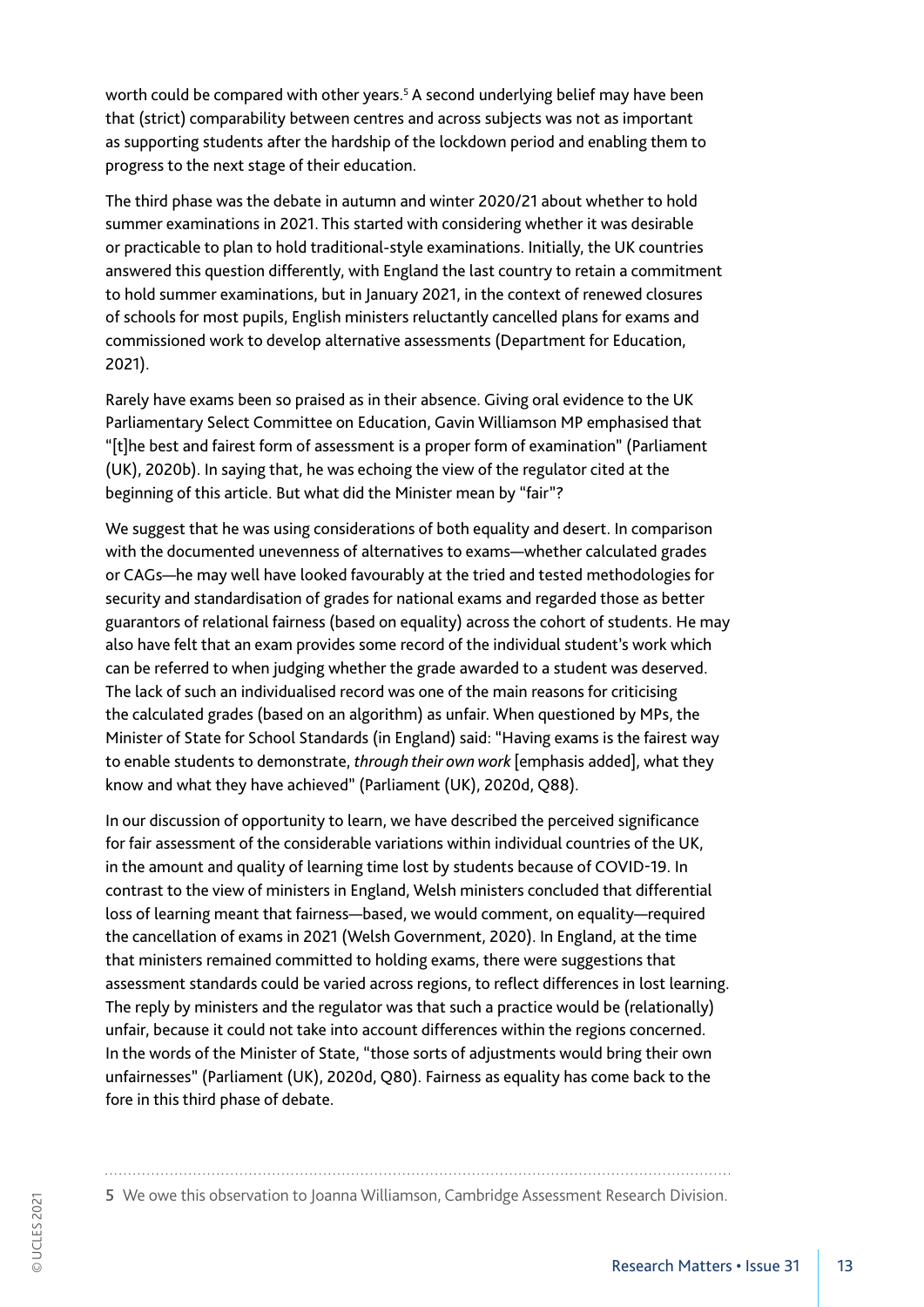#### **4. Fairness and maintaining standards over time**

In 2007, the Education Secretary, Ed Balls, announced that he was establishing an independent regulator of qualifications in order to end the "old and sterile debate" about exam standards being "dumbed down" (BBC News, 2007). And in the subsequent legislation to establish Ofqual, its duties included ensuring that regulated qualifications "indicate … a consistent level of attainment (including over time) between comparable regulated qualifications".6

What is the link between fairness and maintaining standards over time? It seems unarguable that in some circumstances it would be unfair—in the relational sense—if two people competed for one university place on the basis of grades they had achieved in different years, and the standards required for achieving these grades were different. It is less clear why it would be unfair if standards changed over a longer period—say, 10 years—although there might be an argument that relational fairness required students in these different years to have parity of esteem for the quality of their work. There might also be (relational) unfairness to later students if their grades were less valued by prospective employers than those of students who obtained their grades in times past, although as students would presumably normally be compared with their contemporaries, rather than with earlier generations, that does not seem a very strong argument. Another argument might be that if more students got higher grades, the mark scheme might not recognise very high achievers in a way that they deserved, and that would be unfair.

Whatever the justification, emphasis on maintaining standards over time had not diminished by March 2020, when the decision was made to cancel summer exams because of COVID-19. The Department for Education's (DfE) Direction to Ofqual included: "Ofqual should ensure, as far as is possible, that … the distribution of grades follows a similar profile to that in previous years" (DfE, 2020a). Governments in other parts of the UK gave similar instructions.

The approach to calculated grades developed by the exam authorities and regulators across the UK was developed with a view to keeping outcomes "broadly in line" with those of previous years, but also seeking to minimise (construct-irrelevant) differences between outcomes across centres. Ofqual said that although the calculated grades would be "slightly higher" than in previous years, the "currency of the qualifications for progression" would not be "undermined" (Ofqual, 2020b).

However, the grades awarded after the changes of policy in summer 2020—largely based on assessment by centres—were not "broadly in line" with standards in previous years, but markedly more generous. This was evident in all the UK countries, but a striking instance was the award of high grades at A Level in Wales, where "at cumulative grade A\*-A revised results in 2020 were 43.7%, compared to 27% in 2019" (Qualifications Wales, 2020(b), paragraph 6.1). In England, where students were given the opportunity to take exams in November 2020 that were not available in the summer, Ofqual stated that for reasons of fairness they would "work … with exam boards to carry forward the generosity from summer 2020 grades" in the November exams (Ofqual, 2020g). Ofqual subsequently decided, again citing reasons of (relational) fairness, to carry forward the generosity of the 2020 grades to summer 2021. The regulator argued that, while the standards required for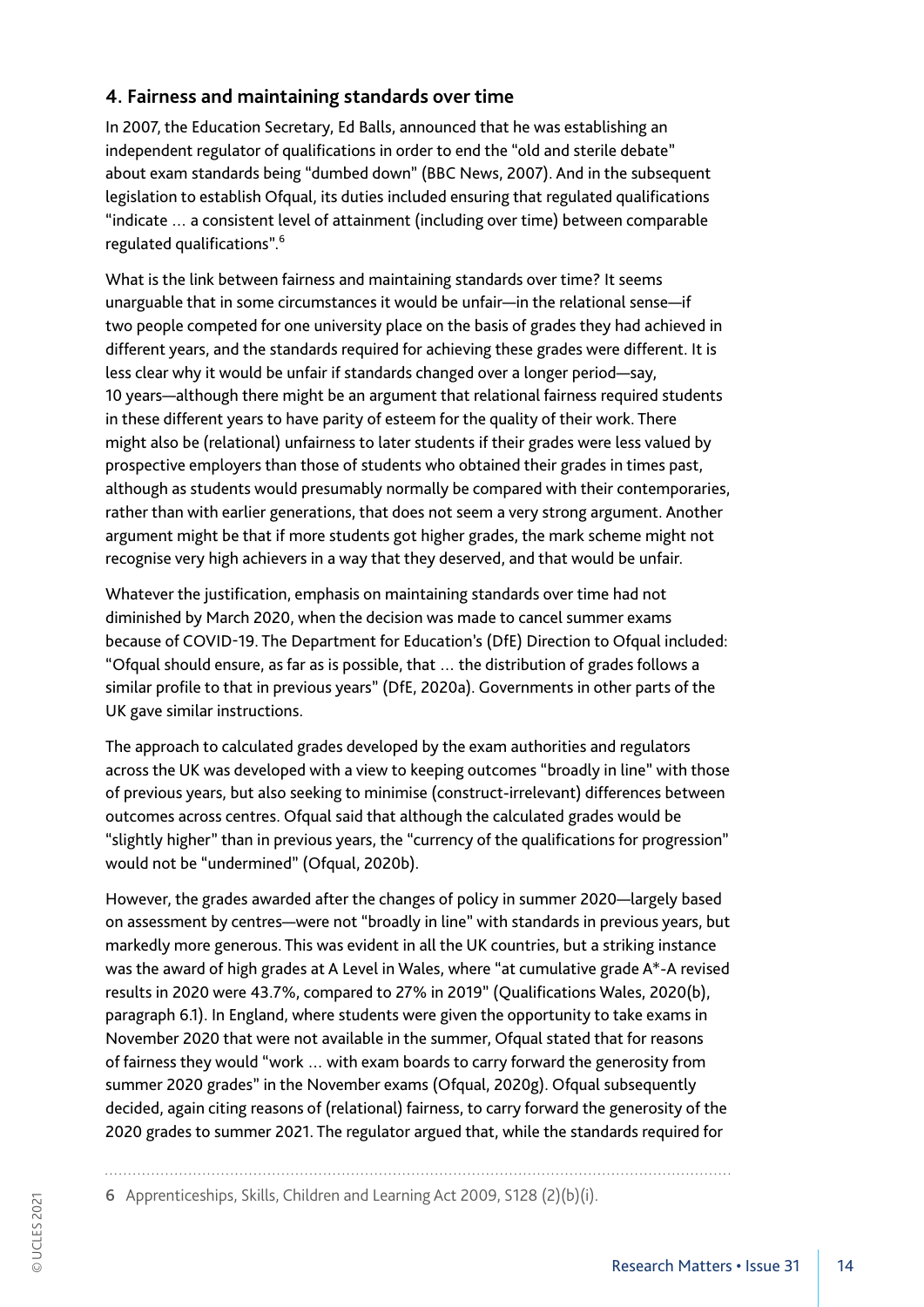particular grades would not be the same as those before 2020, "students in 2021 [would] have as much chance of getting a grade A or a grade 4 as they did in 2020" (Stacey, 2020).

Reflecting on these developments, it is clear that the initial predominance of concern about standards over time was overtaken in August 2020 by the negative responses to calculated grades, and the anger that some students had not achieved the grades they and their teachers thought they deserved. Although the underlying moral arguments were seldom articulated, we suggest that attitudes implied a judgement that the moral case for supporting students who had had a particularly tough time—perhaps a form of high-level fairness as desert—was thought more important than maintaining standards over time. Tellingly, the Irish Education Minister, after observing the turbulent debate in the UK, included in a public statement about the Irish Leaving Certificate: "We have … lessened the importance placed on the historic national standards" (Department of Education, Ireland, 2020b).

In our opinion, the principle of maintaining standards over time was probably always more closely linked to confidence and to what Scottish ministers called "the integrity and credibility of the qualifications system" (Priestley et al., 2020, p.6) than to arguments about fairness. As we have seen, justification of the principle in terms of fairness is possible, but requires a context to make clear why differences matter—for example, in competition for the same course or job. Once that context is past—for example, when students have been accepted for their university courses or have obtained a job—cries of unfair about different standards are less persuasive. For example, students whose grades were subject to harsher standards in 2019 than their post-COVID-19 successors were not strong voices in discussions about the fairness of the grades awarded in 2020. In our view, that is understandable—should they feel aggrieved that those who (unlike them) had their teaching and learning disrupted by a pandemic were assessed using more generous standards?

No doubt the "dumbing down" argument in the early 2000s detracted from confidence in qualifications, and it was plausible to say that that could be countered by visible maintenance of standards over time. Such thinking survived into the early months of 2020 but, by the end of the summer, public attitudes tolerated outcomes which clearly breached the principle of maintaining standards over time. If an attempt is to be made in the future to peg back grade standards to pre-COVID-19 levels, in order to restore confidence, there will almost certainly be cries of unfair by the first students who are subjected to the harsher standards than their immediate predecessors.

#### **5. Relationship of fairness to validity, reliability and comparability**

According to the received view of many assessment theorists, validity refers to the interpretation of the results of an assessment, with valid interpretations being significant, useful and appropriate (AERA et al., 2014, p.11). Fairness is seen as a fundamental aspect of validity, depicting the "validity of test score interpretations for intended use(s) for individuals from all relevant subgroups" (AERA et al., 2014, p.219). We have previously argued that fairness (in most but not all of the senses identified in this article) is a necessary but not sufficient condition for validity, although this will depend to a large extent on how validity is conceptualised (Nisbet & Shaw, 2020). In any event, validity and fairness are closely linked, and both are central to public confidence in tests and their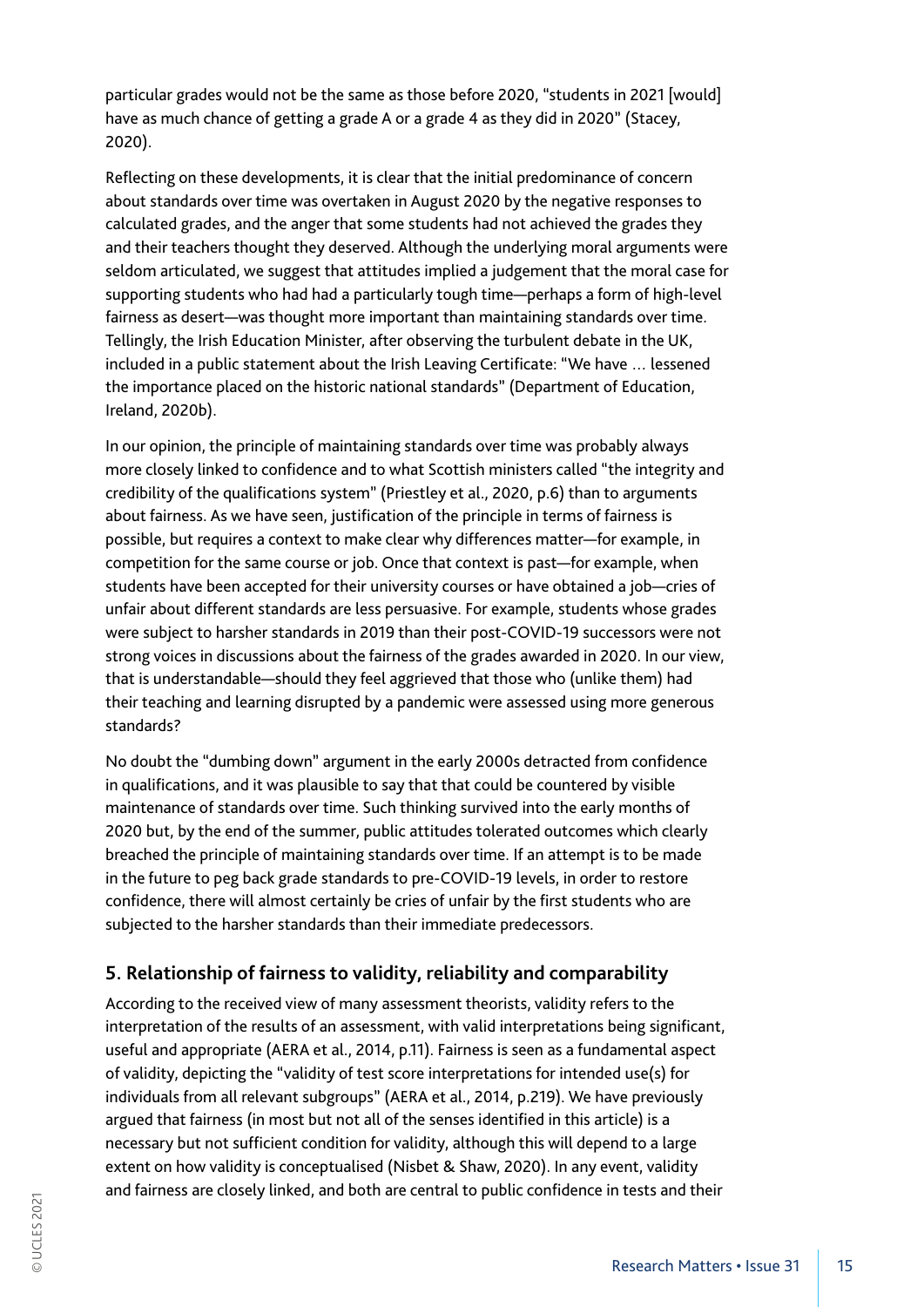outcomes, even if the language of fairness is more familiar in public discourse than is that of validity.

Fairness is closely tied to the concept of reliability and any threat to reliability will call the fairness of the test into question. And the received view of assessment fairness, focusing on relational fairness and the absence of construct-irrelevant bias, also invites a close link between fairness and comparability. For example, a chemistry test which does not have comparable outcomes for individuals or groups of candidates with relevantly similar knowledge of chemistry will be thought unfair.

In the absence of exams, what kind of assessment can lead to interpretations which are valid and reliable? And what is the link with fairness? Reflecting on the experience in Scotland in 2020, the Priestley review sought to shift attention away from the question of "how suitable the algorithm was for the task"—arguably, a very narrow concept of validity—to "whether the task was operationalised in a valid way" (Priestley et al., 2020, p.43). It concluded that the interpretations drawn from results were invalid—and unfair because they were not based on evidence of "the effort and achievement" of individual students (Priestley et al., 2020, p.43).

The validity of exam grades depends on their interpretation. In judging the validity of the substitutes for exams in 2020, it helps to distinguish three possible interpretations of the resultant grades:

- (a) As a measurement of the relevant knowledge and skill demonstrated at the time of the assessment (or previously). This formulation is characteristically used for assessments used for summative purposes.
- (b) As an indicator of the stage of learning reached and the appropriate learning to follow. This typically characterises assessments—often in the classroom—used for formative purposes.
- (c) As an indicator of the potential of the candidate for something in the future, such as a university course or a job.

In normal times, an exam sat in the summer would be primarily understood in terms of (a) above—as a measure of attainment—with a loose link to (c)—as an indicator of potential—although aptitude tests of a different kind are sometimes used specifically for that purpose. All three purposes can be distinguished from a fourth, described by Ofqual (referring to the use of the algorithm) as aiming to "reflect the grades students would have been most likely to achieve if teaching and learning had continued and they had taken their exams as normal" (Ofqual, 2020c).

This interprets the grades as a (counter-factual) judgement of what would have been awarded, at a different date from the date of the judgement, in circumstances which did not happen. As such it is unverifiable by direct evidence (unless the circumstances happen after all) and becomes a probability judgement.

It is perhaps understandable that a statistical approach was used for this fourth purpose. Arguably, an interpretation of the grades awarded as representing probability judgements would be valid, and if the approach used was relationally fair to different categories of students and schools, it might be seen as fair. But it seems less persuasive that the use of the algorithm was valid for interpretation (a) or (c) as applied to the individual student.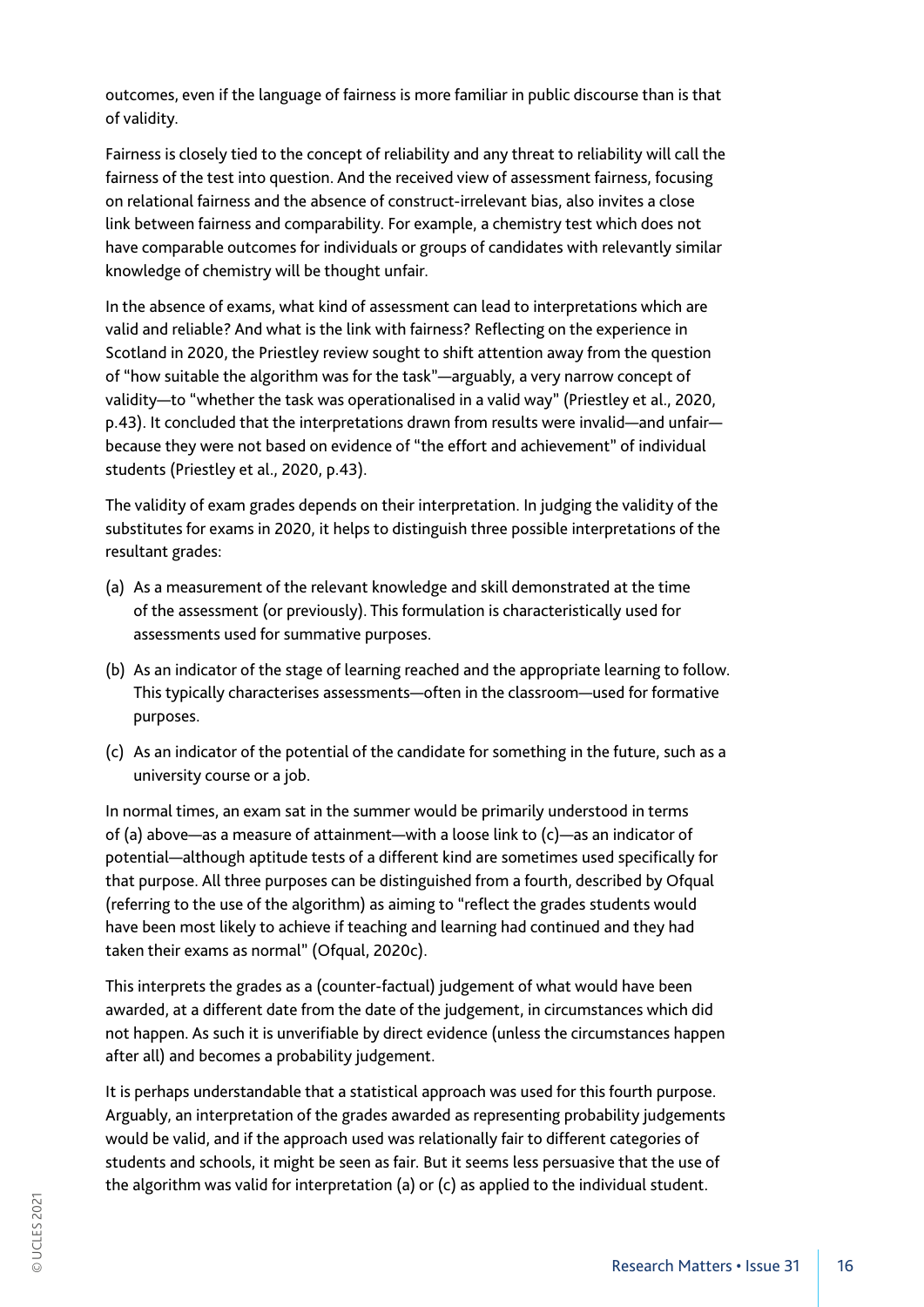One of the options which Ofqual put to ministers following the decision to cancel exams was assessment for a "teacher certificate" encouraging a different kind of interpretation (Parliament (UK), 2020a, Q948). If it was largely based on assessments by teachers, the interpretation might allow for a wider degree of variability in the circumstances and the judgements made than was expected for interpretation (a). However, that in itself would raise issues of fairness for a cohort of students who could expect to receive a traditional grade (legitimate expectation) and who would be competing for university places and jobs with other cohorts who had such grades (relational fairness).

The Welsh Government has proposed an approach for 2021 involving "teacher-managed assessments" (Welsh Government, 2020). They seem to be aiming for the grades awarded to validate interpretation (a) and to be seeking to achieve relational fairness by involving an element of externality and some form of moderation. It is too early to judge whether the interpretation of the grades generated by this approach will satisfy the requirements of validity in relational fairness.

Turning to reliability, the Priestley review suggested that varied approaches to estimating grades in Scotland detracted from their reliability. Teachers' estimates were clearly "subject to variation (in the types of evidence available, the processes followed for internal moderation and the support given by local authorities)" (Priestley et al., 2020, p.12). Smith (2003) defines the most appropriate standard for reliability for classroom purposes in terms of "sufficiency of information" and asks the question: "Do I have enough information here to make a reasonable decision about this student with regard to this domain of information?" (p.30). That question does seem relevant to assessments in the classroom used as information sources in the absence of exams.

In our view, the COVID-19 experience in the UK should prompt reconsideration of validity, reliability and fairness in relation to substitutes for traditional exams. In considering validity, it will be necessary to distinguish the four interpretations which we have identified. Depending on which is intended, the importance of some concepts of validity and reliability may be secondary to some of the concepts discussed in this article, notably opportunity to learn. Bonner (2013) has suggested that "measurement validity may be a secondary concern" (p.87) within the situated, locally embedded nature of classroom assessments. This comment may also have to apply to "teacher-managed assessments" in the absence of exams.

## **Conclusions**

To unpack attitudes to fair assessment in the context of COVID-19, we have revisited the different senses of fairness that are relevant to educational assessment and outlined the received view of fair assessment, before the pandemic. We have outlined five challenges to that view brought by the COVID-19 experience. We now set out a few generalised conclusions.

The impact of felt (un)fairness reaches across the other challenges. The COVID-19 disruption has revealed areas of contention hitherto rarely discussed in the UK in the context of exams, notably the differences in the teaching and learning experienced by different groups of students and the notion of fairness based on opportunity to learn. This has come to the fore in discussions of the fairness of exams in the UK, with particular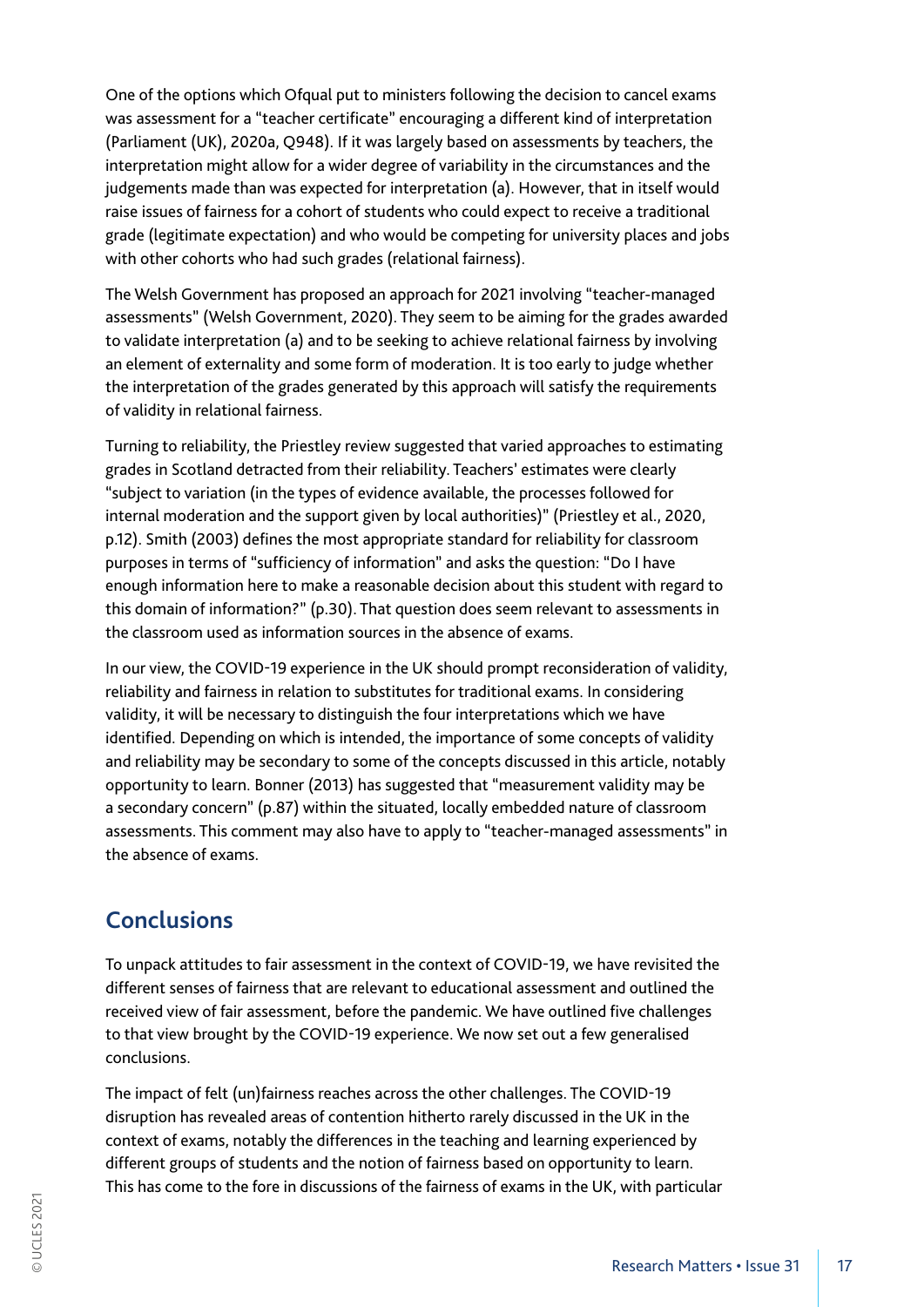reference to 2021. Whether this is a temporary or longer-term shift in attitudes remains to be seen.

We have argued that notions of fairness are derived from root concepts of equality (equal outcomes for candidates who are equal in construct-relevant respects), which resonates with the relational sense of fairness, together with that of desert, reflected in the retributive sense of fairness. We have traced the changing balance between the two in attitudes shown during three phases of the debate prompted by COVID-19, with the emphasis shifting from equality to desert and back to equality again. In our view, an account of assessment fairness must allow for considerations of both equality and desert. Models which focus exclusively on one and ignore the other may lose touch with public attitudes.

Prior to the onset of COVID-19, the principle of maintaining standards over time remained steadfast and it is still a statutory duty of Ofqual. Ultimately, however, the grades awarded in 2020 were strikingly more generous than those awarded in previous years and this was tolerated by professional, political and public attitudes. We have discussed why this was so and suggested an implicit underlying moral argument. However, it remains to be seen whether relegation of that principle in public and policy priorities will be temporary or longer-lasting.

The final challenge related to the link between fairness and traditional measurement concepts of validity, reliability and comparability. One key question prompted by COVID-19 has been the interpretation of grades awarded, which is relevant to a validity argument, and we have distinguished several possible interpretations, some of which seem less applicable if grades are awarded without reference to a traditional exam.

In the light of the public outcry in 2020, it is very unlikely that attitudes in the UK would tolerate an approach in the near future based entirely on probability estimates using a statistical model. In developing alternatives to exams, there will be a need to take account of a range of evidence from schools and colleges as evidence of achievement by individuals. The demands of validity, reliability and fairness will need to be reconsidered in that context. The debate about whether traditional psychometric concepts like validity should be re-conceptualised for the purposes of classroom settings is not a new one (see Smith and others in a Special Issue of *Educational Measurement: Issues and Practice* (2003)). However, the pandemic experience affords a new opportunity for re-invigorating the discussion.

Accusations of unfairness raised in attitudes to assessment in the light of COVID-19 need to be taken seriously by the assessment profession, regulators and governments and cannot be assumed to be a temporary phenomenon. In the words of evidence to the Priestley Commission, "each statistical point on the graph is an individual young person" and an approach to grading cannot be accepted if it "creat[es] an overall perception of fairness but fails to deliver actual fairness for individuals" (Priestley et al., 2020, p.27).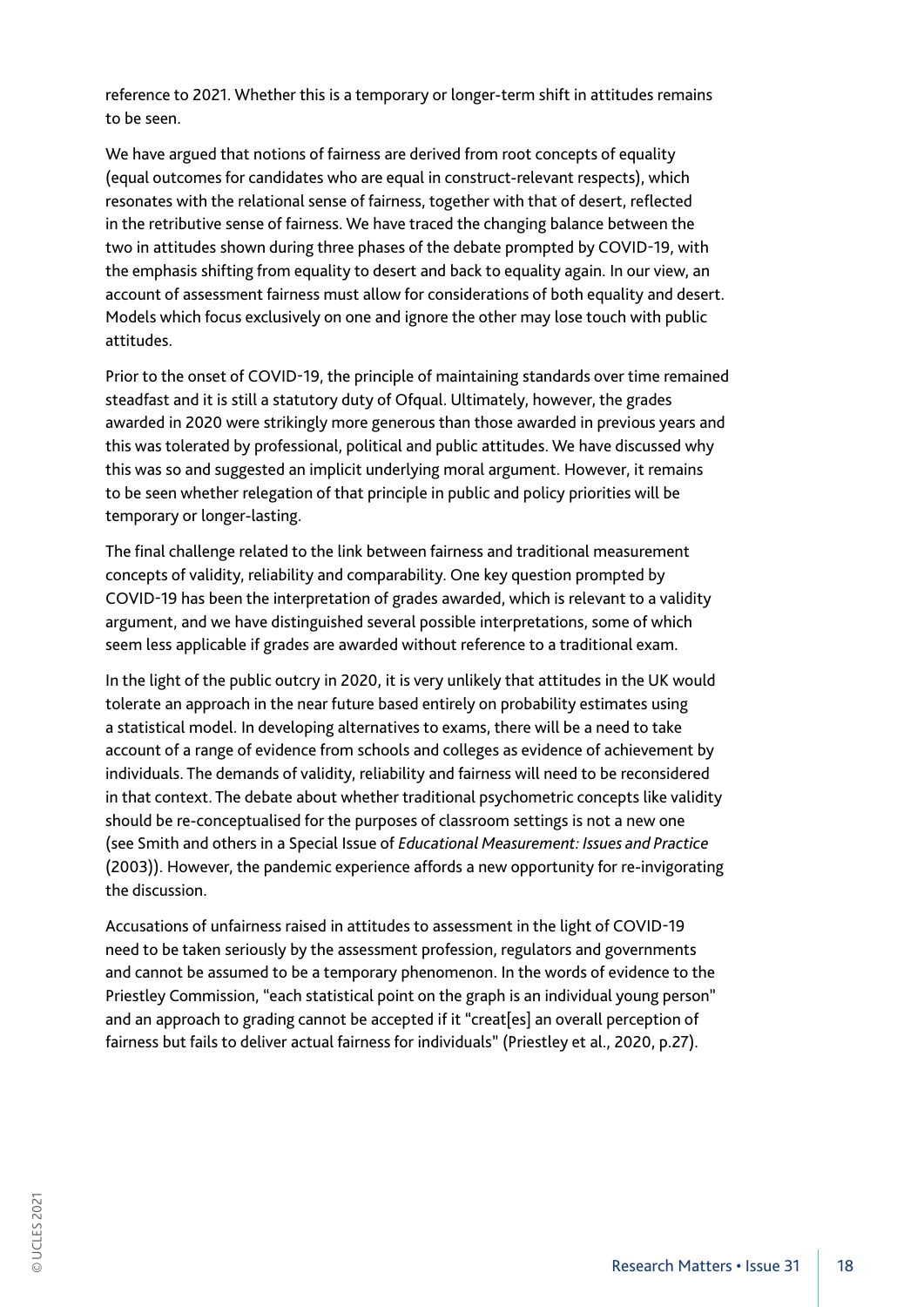# **References**

American Educational Research Association, American Psychological Association, and National Council on Measurement in Education (AERA, APA, & NCME). (2014). *Standards for educational and psychological testing*. American Educational Research Association.

Apprenticeships, Skills, Children and Learning Act 2009, UK Public General Acts, S128 (2009). https://www.legislation.gov.uk/ukpga/2009/22/section/128

BBC News. (2007, September 26). *Watchdog to tackle exam standards.* http://news.bbc. co.uk/1/hi/uk\_politics/7013033.stm

Bonner, S. M. (2013). Validity in Classroom Assessment: Purposes, Properties, and Principles. In J. H. McMillan (Ed.), *Sage Handbook of Research on Classroom Assessment* (pp.87–106). Sage.

Debra P. v. Turlington, 644 F.2d 397 (5th Circuit 1981). https://case-law.vlex.com/ vid/644-f-2d-397-597132630

Department for Education. (2020a). *Direction to the Chief Regulator of Ofqual about GCSE, AS and A Level qualifications.* https://www.gov.uk/government/publications/directionissued-to-the-chief-regulator-of-ofqual

Department of Education. (2020b). *Minister Foley announces details of Calculated Grades model for Leaving Certificate 2020 and Minister Harris confirms the provision of 1,250 additional places in certain high-demand programmes in higher education institutions* [Press release]. https://www.education.ie/en/Press-Events/Press-Releases/2020-press-releases/ PR20-09-01.html

Department for Education. (2021, January 6). *Education Secretary outlines plans to support young people* [Press Release]. www.gov.uk/government/news/education-secretaryoutlines-plans-to-support-young-people

EPI/Nuffield. (2020, October). *Analysis:* S*chool attendance rates across the UK since full reopening*. Educational Policy Institute. https://epi.org.uk/publications-and-research/ school-attendance-and-lost-schooling-across-england-since-full-reopening/

Flint, N. R., & Johnson, B. (2011). *Towards Fairer University Assessment. Recognising the Concerns of Students.* Routledge.

Isaacs, T., Zara, C., Herbert, G., Coombs, S. J., & Smith, C. (2013). *Key concepts in Educational Assessment* (1st ed.). Sage.

Nagel, T. (1979). *"The Policy of Preference", in Cambridge University Press (Eds), Mortal Questions. Cambridge University Press.*

Nisbet, I., & Shaw, S. D. (2019). Fair assessment viewed through the lenses of measurement theory. *Assessment in Education: Principles, Policy & Practice*, *26*(5), 612– 629. https://doi.org/10.1080/0969594X.2019.1586643

Nisbet, I., & Shaw, S. D. (2020). *Is Assessment Fair?* Sage.

Ofqual. (2020a). *News story: Ofqual GCSE and A level consultation outcomes and autumn exam series proposals*. GOV.UK. https://www.gov.uk/government/news/ofqual-gcse-and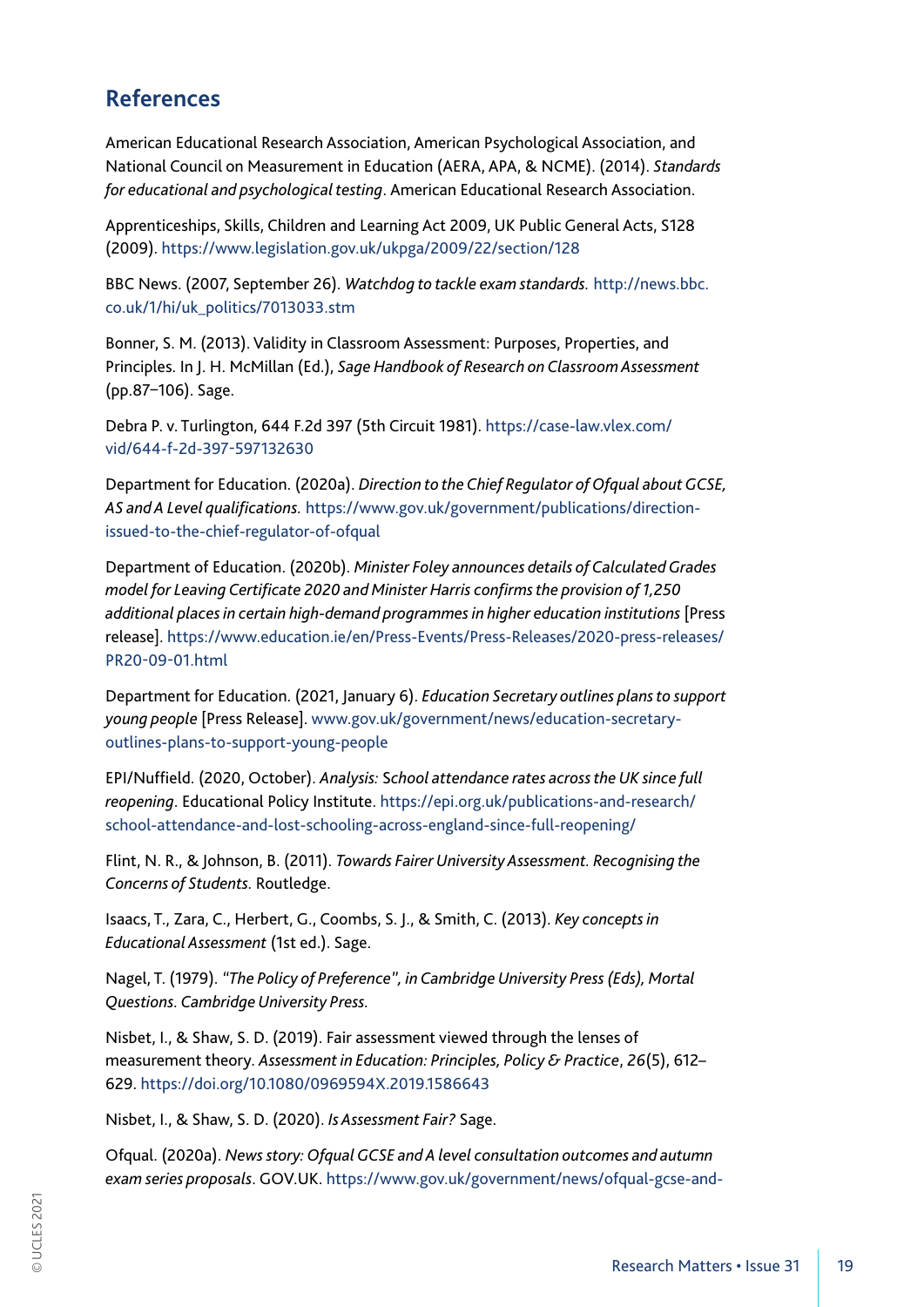a-level-consultation-outcomes-and-autumn-exam-series-proposals

Ofqual. (2020b). *Letter to Heads of centre - Summer 2020 results.* GOV.UK. https://www. gov.uk/government/publications/letter-to-heads-of-centre-summer-2020-results

Ofqual. (2020c). Fairness in Awarding. *The Ofqual Blog*. https://ofqual.blog.gov. uk/2020/08/06/fairness-in-awarding/ (retrieved 18/11/20).

Ofqual. (2020d). Research analysis: *Awarding GCSE, AS & A levels in summer 2020: interim* report. GOV.UK. https://www.gov.uk/government/publications/awarding-gcse-as-alevels-in-summer-2020-interim-report

Ofqual. (2020e). Changes to awarding of GCSE, AS and A level: guide for teachers, student, parents & carers: summer 2020. GOV.UK. https://www.gov.uk/government/ publications/changes-to-awarding-of-gcse-as-and-a-level-guide-for-teachers-studentparents-carers-summer-2020

Ofqual. (2020f). *Ofqual welcomes DfE announcement on 2021 exams* [Press release]. https://www.gov.uk/government/news/ofqual-welcomes-dfe-announcement-on-2021 exams

Ofqual. (2020g). Setting standards in the autumn series. *The Ofqual Blog*. https://ofqual. blog.gov.uk/2020/10/19/setting-standards-in-the-autumn-series/

Ofqual. (2020h). News release: *Summer 2020 outcomes did not systemically disadvantage students.* GOV.UK. https://www.gov.uk/government/news/summer-2020-outcomes-didnot-systemically-disadvantage-students

Orr, S. (2010). Collaborating or fight for the marks? Students' experiences of group work assessment in the creative arts. *Assessment & Evaluation in Higher Education, 35*(3), 301–313.

Parliament (UK). (2020a). Transcript of oral evidence to the Select Committee on Education by Roger Taylor, Chair, Ofqual (and others). https://committees.parliament.uk/ committee/203/education-committee/publications/oral-evidence/

Parliament (UK). (2020b). Transcript of oral evidence to the Select Committee on Education by the Rt Hon Gavin Williamson, Secretary of State for Education (and others). https://committees.parliament.uk/committee/203/education-committee/publications/ oral-evidence/

Parliament (UK). (2020c). Transcript of oral evidence to the Select Committee on Education by the Rt Hon Nick Gibb MP, Minister of State for School Standards (and others). https://committees.parliament.uk/event/2411/formal-meeting-oral-evidencesession/

Parliament (UK). (2020d). Transcript of oral evidence to the Select Committee on Education by Dame Glenys Stacey, Interim Chief Regulator, and the Rt Hon Nick Gibb MP, Minister of State for School Standards. https://committees.parliament.uk/ oralevidence/1365/pdf

Priestley, M., Shapira, M., Priestley, A., Ritchie, M., & Barnett, C. (2020). *Rapid Review of National Qualifications Experience 2020*. Final Report, September 2020. Faculty of Social Sciences, University of Stirling. https://www.gov.scot/binaries/content/documents/